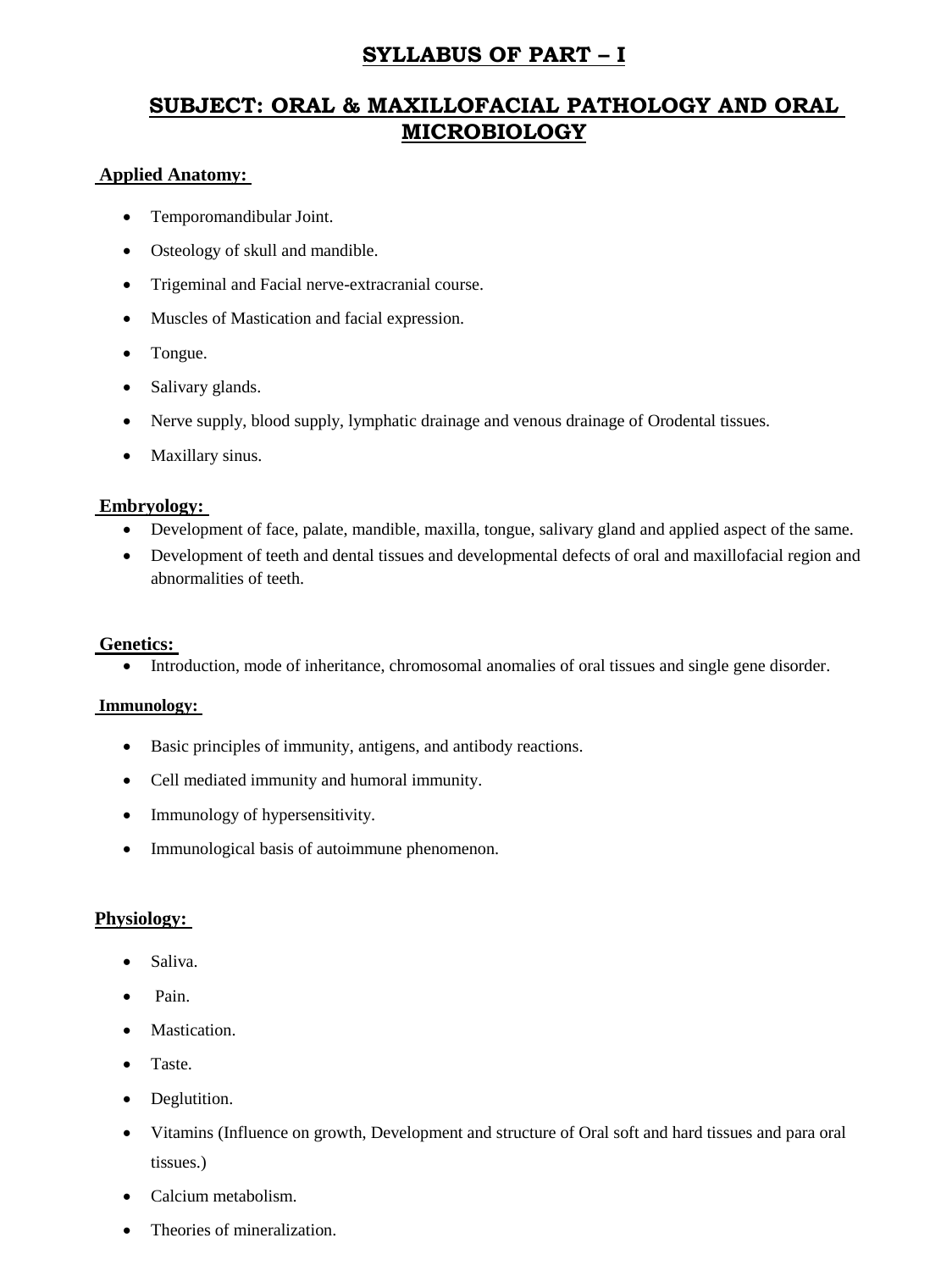- Hormones (Influence on growth, Development and structure of Oral soft and hard tissues and para oral tissues.)
- Blood and its constituents.

## **Cell Biology:**

- Cell structure and function (Ultra structural and molecular aspects), intercellular junctions, cell cycle and division, cell cycle regulators, cell to cell extra cellular matrix interactions.
- Detailed molecular aspects of DNA, RNA and intracellular organelles, transcription and translation.
- Molecular biology techniques.
- Experimental aspects DNA extraction, PCR, Western blotting.

## **Biochemistry:**

- Chemistry of carbohydrates, lipids and proteins.
- Biological oxidation.
- Various biochemical techniques.

## **Pathology and Microbiology:**

- **General Pathology**: Inflammation and chemical mediators, thrombosis, embolism, necrosis, repair, Wound healing, degeneration, blood dyscrasias. Carcinogenesis and neoplasia (General considerations).
- **General Microbiology**: Definitions of various types of infections, Routes of infection and spread, Sterilization, disinfection and antiseptics, Physiology and growth microorganisms.
- **Systemic Microbiology:** Morphology, classification, pathogenicity, mode of transmission, methods of prevention, collection and transport of specimen for laboratory diagnosis, staining methods, common culture media.
- Staphylococci
- Streptococci
- Mycobacteria
- Clostridia, bacteroids and fusobacteria
- Actinomycetales
- Spirochetes

## **Mycology:**

General properties of fungi, classification, superficial subcutaneous and deep opportunistic infections.